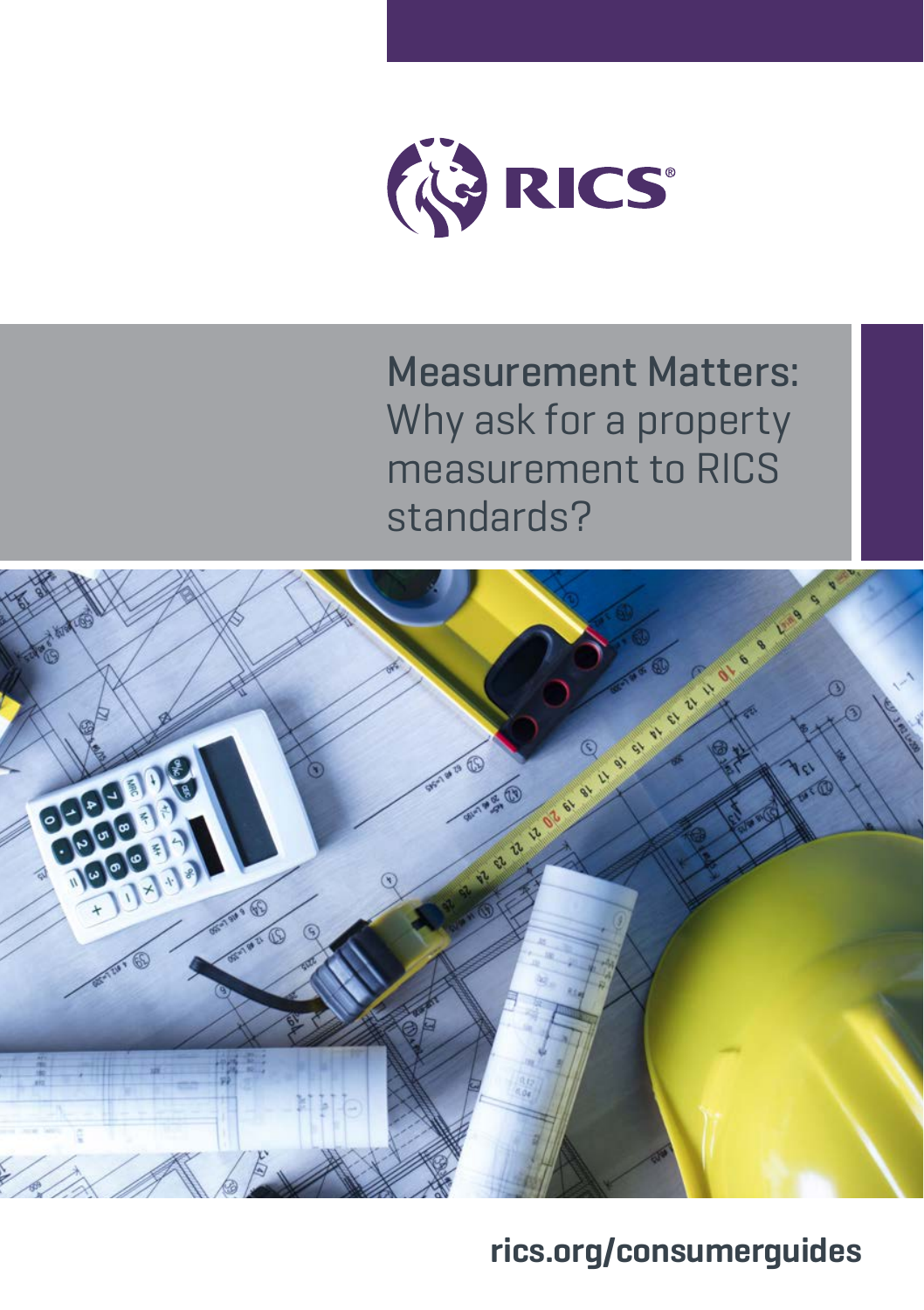## **Contents**

| Measurement matters: Why ask for a property measurement     |  |
|-------------------------------------------------------------|--|
|                                                             |  |
|                                                             |  |
| Why do I need a consistent property measurement standard?5  |  |
|                                                             |  |
| How should you ensure the property is measured accurately?6 |  |
|                                                             |  |
|                                                             |  |
|                                                             |  |
|                                                             |  |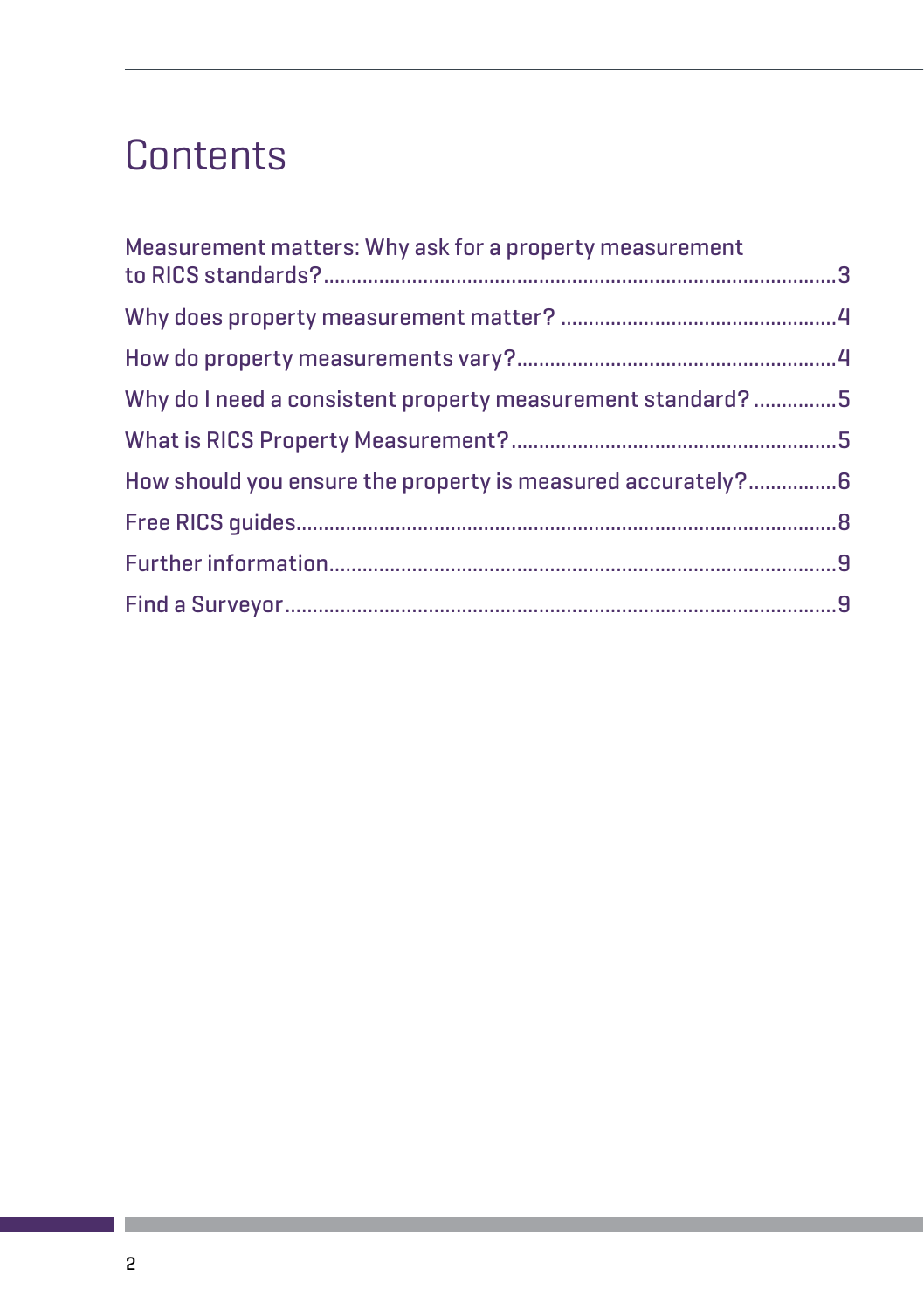Measurement matters: Why ask for a property measurement to RICS standards?

RICS (Royal Institution of Chartered Surveyors) is the leading global professional body in the real estate sector. For many years it has developed standards for how properties should be measured. In residential properties for sales or letting, this is produced as a floorplan.

Residential property is measured inconsistently in the UK and there can be up to 58% variance in measurement depending on the measurement standard adopted and the measured areas included.

This quide offers insight on what measurement should and shouldn't be included within floor plan overall measurements.



**Phil Spencer**  TV personality and property expert

"The size of a home – whether buying or renting – can often make the difference in what a buyer or renter will pay for that become apparent that many companies measure the size of property differently, and can notch up square footage by an extra 10% which can result in them hiking the asking price or rent up.

"It's vitally important that every room in a property is measured accurately so that buyers and renters pay a fair price, and RICS' property measurement standard offers just that; it will provide one consistent and transparent way of measuring and producing accurate floorplans. In turn, this will create a fairer, more robust market place, and give buyers and renters the peace of mind that they are not paying for something they aren't getting."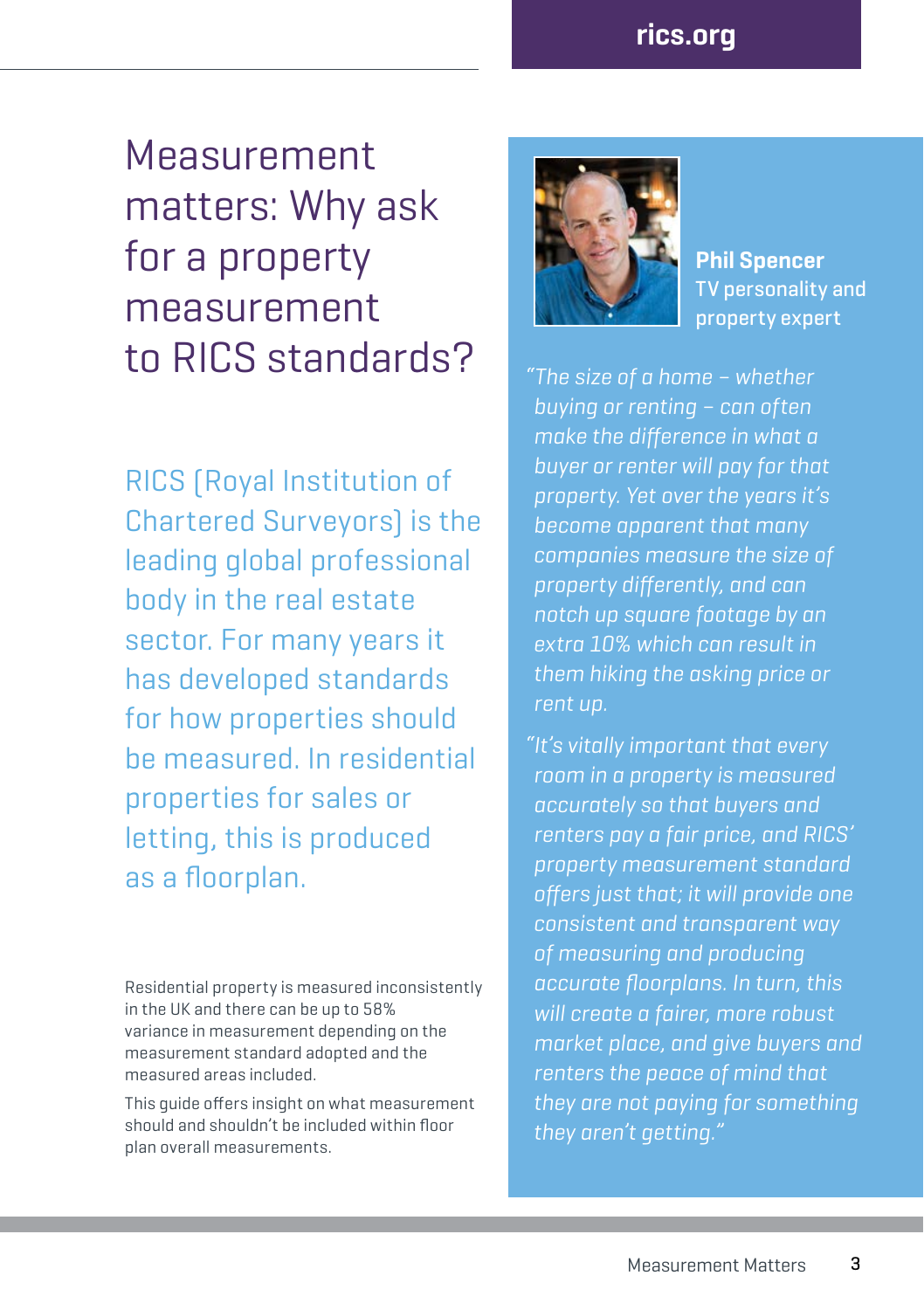## Why does property measurement matter?

Purchasing a property is the biggest financial decision of most people's lives. Any floor area should be sufficiently accurate. Floor area can also affect the value of the property, especially in urban areas where space is limited and at a premium. Consumers will want to plan how they will live in the property – using accurate floor plan measurements is a good way to do this.

## How do property measurements vary?

A house or flat can be measured in different ways, and in many instances the measurements included are not useable, some examples include:

- **•** External measurements included (i.e. parking area or sheds)
- **•** Loft measurements included even when there is no loft conversion
- **•** Common parts and shared corridors included
- **•** Measurement of inhabitable/unusable space ( i.e. low ceiling height)

Having a standard way of measurement ensures that the sizes of rooms and properties can be compared accurately.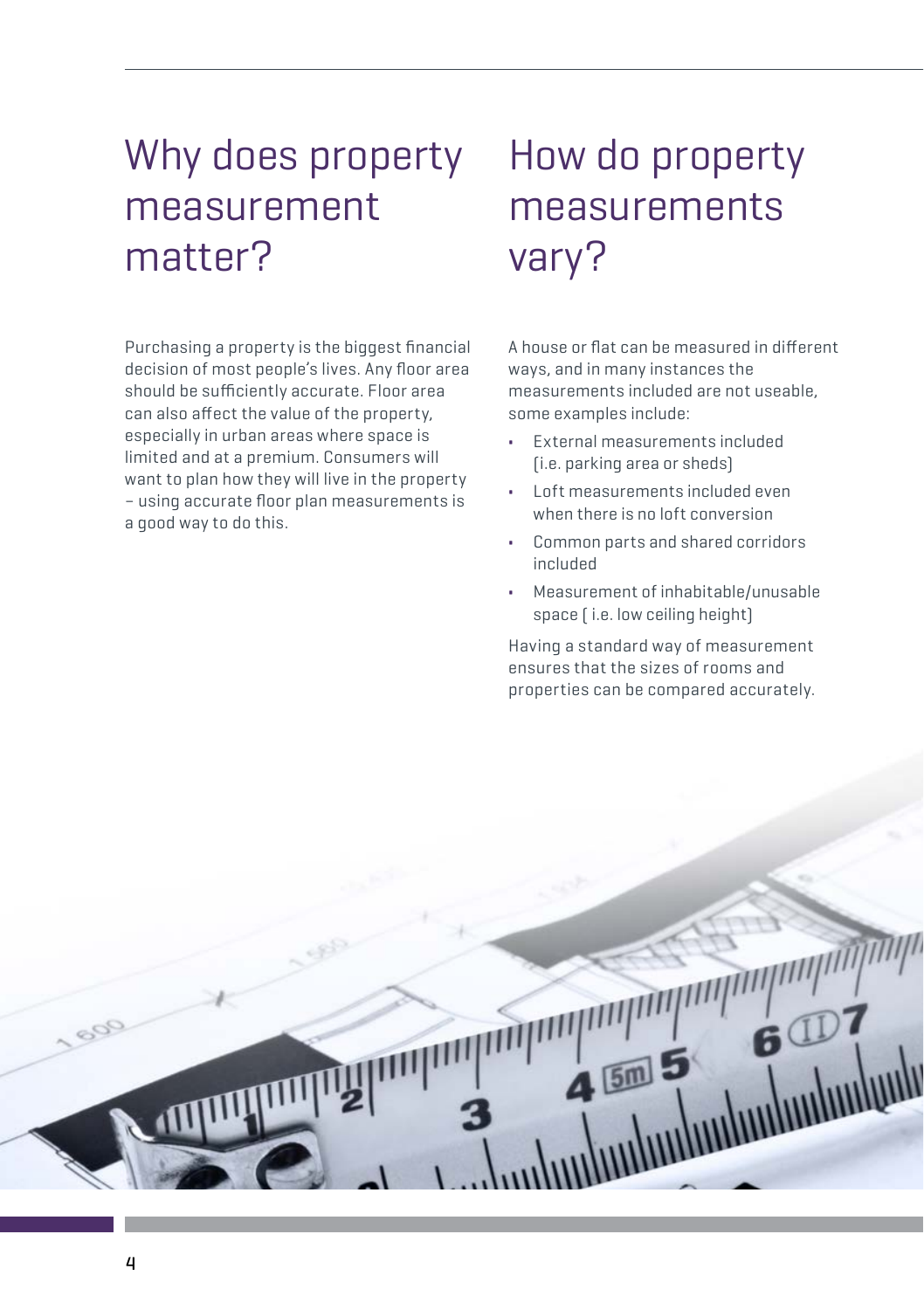## Why do I need a consistent property measurement standard?

Anyone who purchases a house, or rents a property, is doing so based on information about the property, which needs to be accurate and not misleading. One of the key pieces of information is the size of it – its floor area.

A standard is required to ensure that:

- **•** Accurate comparison of alternative properties in the market
- **•** Personal decision making for property occupation (i.e. interior design, furnishing and refurbishment etc.)
- **•** Confidence to rely on the measurement provided by someone competent to do so, using a consistent standard for property measurement.

 $C4$  12

**CAS** 

## What is RICS Property Measurement?

RICS has produced a standard to ensure that all residential properties are measured consistently, whether it is for sales or lettings purposes.

Residential agents are encouraged to use RICS Property Measurement standard, which is in line with International Property Measurement Standards (IPMS) and industry best practice, to produce floor plans.

To enable accuracy of your plans, please ensure that you ask your sales/ letting agent to demonstrate their use of the RICS standard to give you confidence on the measurements received.

For your information, the full standard is available for free and you can download it at: **[rics.org/uk/knowledge/professional](http://rics.org/uk/knowledge/professional-guidance/professional-statements/rics)[guidance/professional-statements/](http://rics.org/uk/knowledge/professional-guidance/professional-statements/rics) [rics](http://rics.org/uk/knowledge/professional-guidance/professional-statements/rics)-property-measurement-2nd-edition/**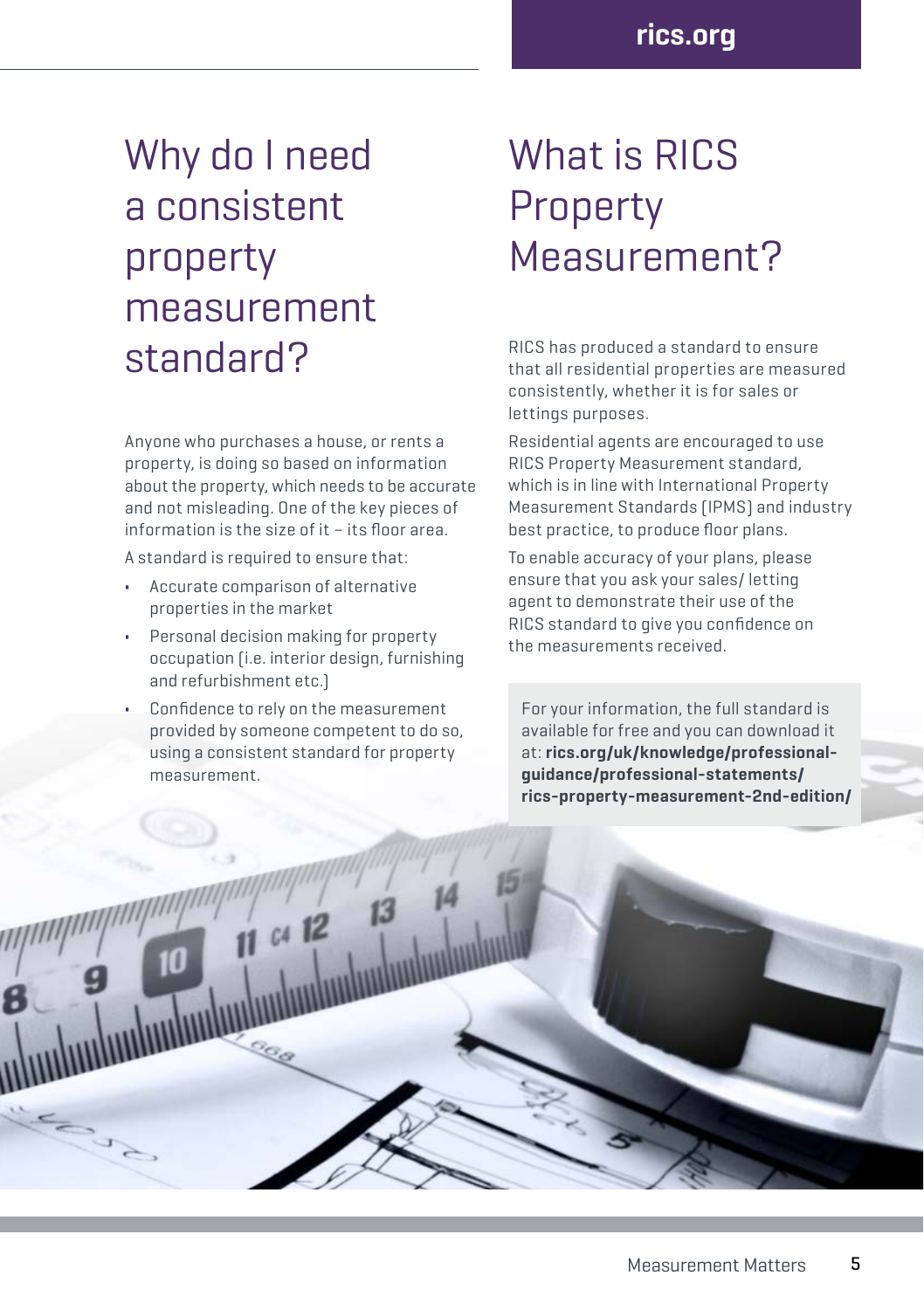## How should you ensure the property is measured accurately?

An example of a floor plan which can lead to inconsistency and misleading information:

#### Riverside Way, Camberley

Approximate Area = 131.9 sq m / 1420 sq ft



This plan is for layout guidance only and is not drawn to scale.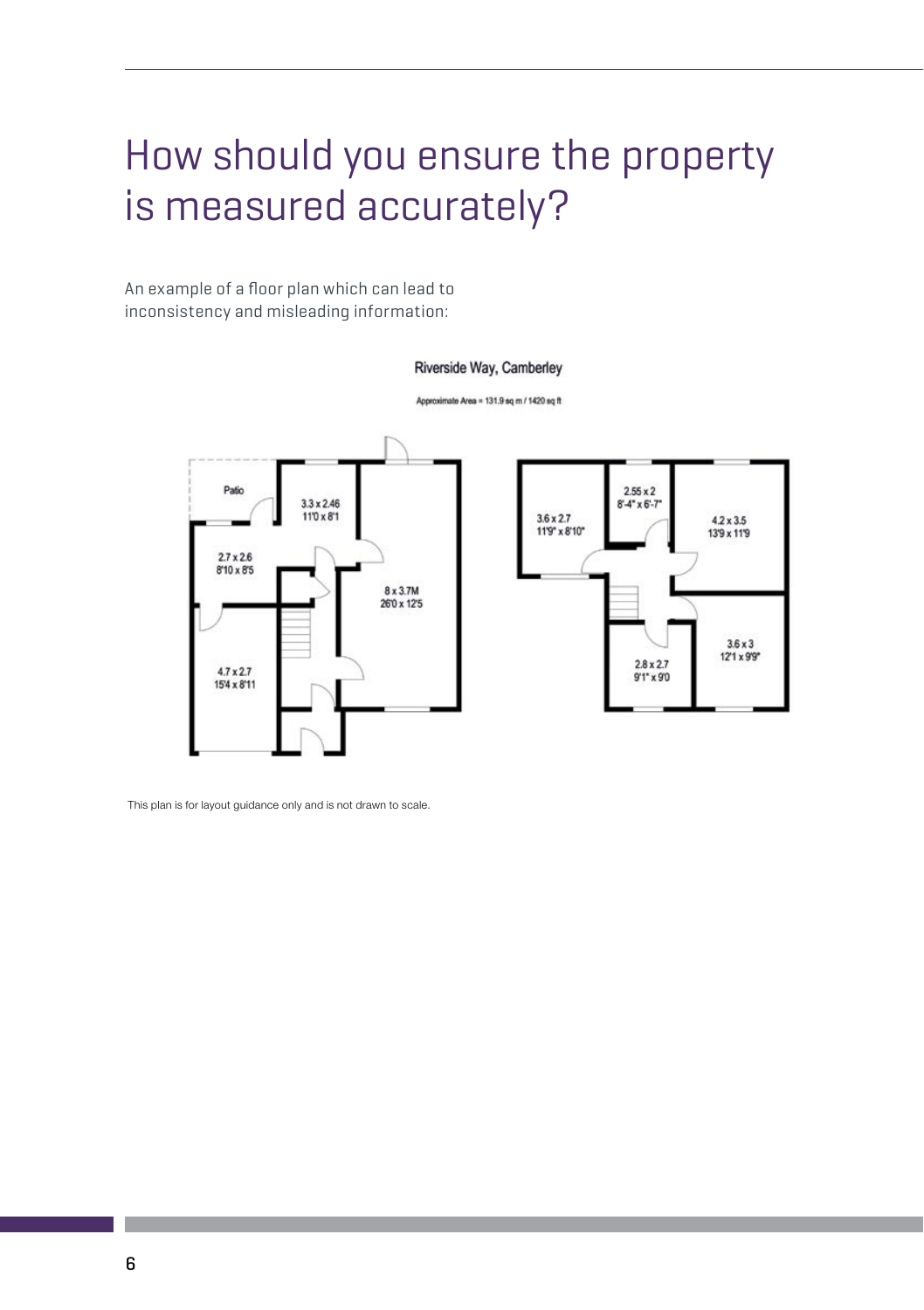**1.** You should look at the floor plan to ensure the areas included are in accordance with the RICS standards. If it has been measured to RICS standards, it will look like the below:



#### Floorplanz © 2018 0203 9056099

.<br>This plan is for layout guidance only. Drawn in accordance with RICS guidelines. Not drawn to scale unless stated. Windows & door openings are approximate. Whilst every care is taken in the preparation of this plan, please check all dimensions, shapes & compass bearings before making any decisions reliant upon them.

**2.** In addition, you should check with the agent if the person measuring the property is competent to do so. This can be evidenced if they are an RICS qualified professional or an RICS Certified Measurer.

RICS chartered (MRICS) and associate (AssocRICS) surveyors comply with the RICS standard, and RICS provides assurance across a range of their skills, abilities and services relevant to their area of surveying practice.

RICS Certified Property Measurers are technicians who have been trained and assessed by RICS to deliver measurement reports (for example, floor plans) in compliance with the RICS Property Measurement standard and RICS provides continued assurance of their abilities.

This document provides high level measurement information for residential consumers. Detailed information on RICS Property measurement is contained here **[rics.org/standards](http://rics.org/standards)** 

## For further information contact either:

### **Ana Bajri**

Property Standards Project Manager, RICS **+44 20 7 695 1687 [abajri@rics.org](mailto:abajri@rics.org)** 

#### **Alexander Aronsohn FRICS**

Director Technical Standards, RICS **+44 20 7695 1659 [aaronsohn@rics.org](mailto:aaronsohn@rics.org)**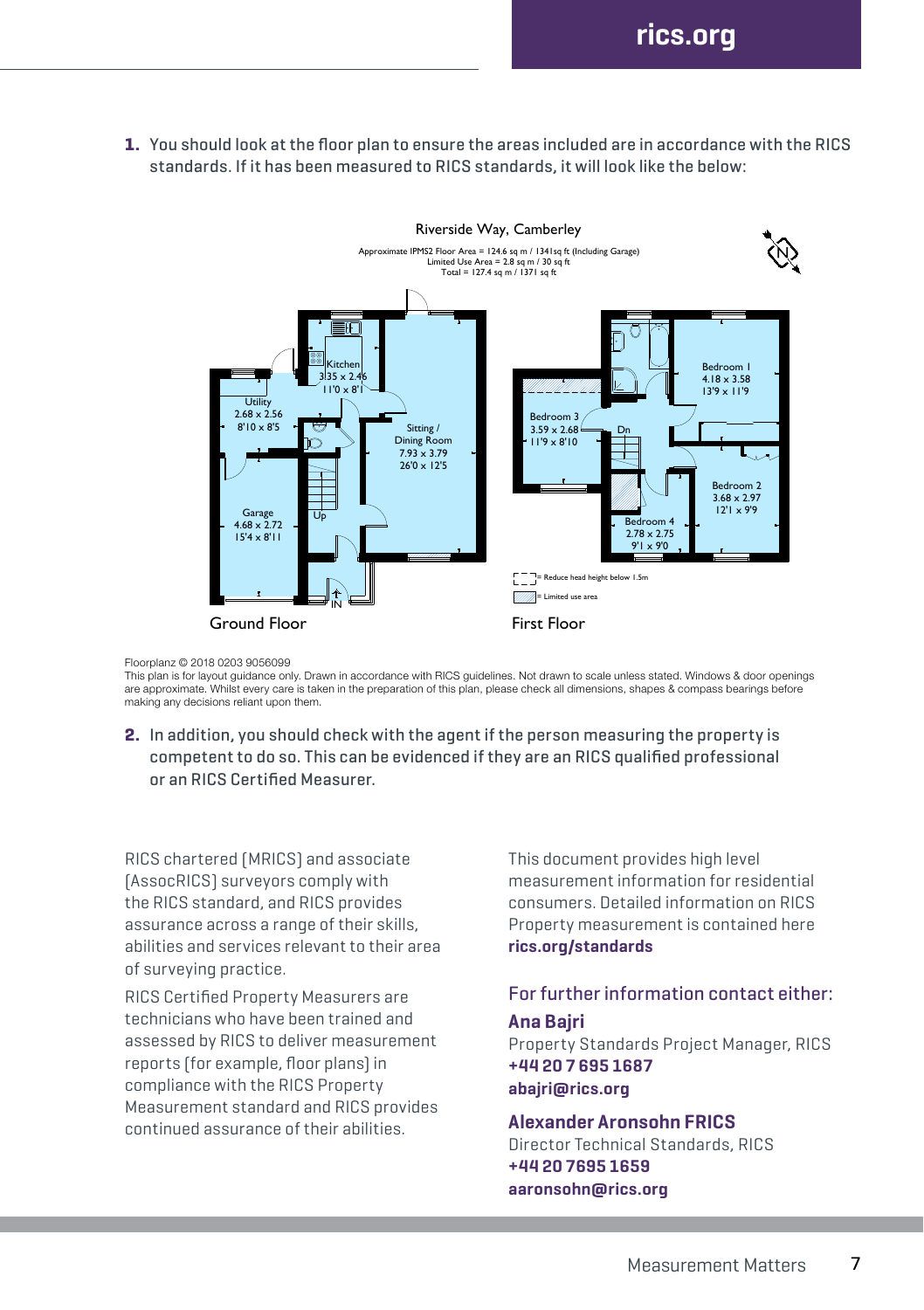# Free RICS guides

RICS has a range of free guides available for the property issues listed here.

### Development issues

Compulsory purchase Home extensions

### Home hazards

Dilapidations Flooding Japanese knotweed Subsidence

### Neighbour issues

Boundary disputes Party walls Right to light

### Residential

Buying a home Buying and selling art and antiques at auction Home surveys Letting a property Property auctions Renting a property Selling a home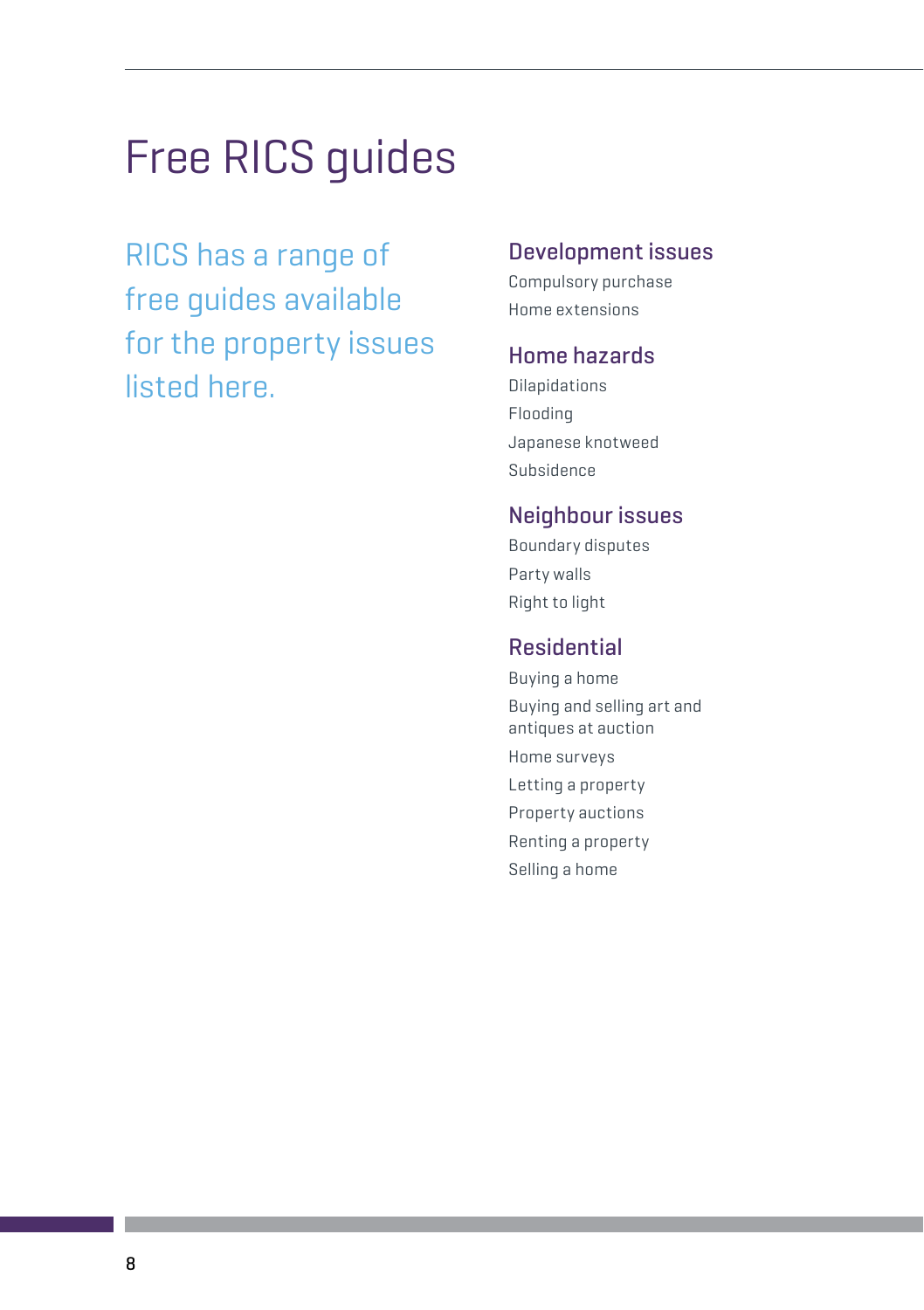## Further information

We hope this guide is useful to you. If you'd like to know more about property measurement, or how RICS can help, please contact us.

### Visit our website

#### **[rics.org/consumerguides](http://rics.org/consumerguides)**

alternatively email

**[contactrics@rics.org](mailto:contactrics@rics.org)** or call the RICS Contact Centre **02476 868 555**

### Consumer helplines

RICS offers telephone helplines giving you 30 minutes of free advice on:

- **•** Boundary disputes
- **•** Party walls
- **•** Compulsory purchase.

Just call **02476 868 555** and you will be put in touch with an RICS member local to you, willing to provide a free 30 minute initial consultation. Lines are open **0830 –1730 (GMT), Monday to Friday**.

## Find a Surveyor

Contact us if you want to find independent, impartial advice from a qualified professional with good local knowledge.

Look out for firms that are 'Regulated by RICS'. Estate agents and surveying firms that are regulated by RICS are easy to spot as they use 'Regulated by RICS' on their stationery and promotional material.

To find an RICS firm in your area visit

#### **[ricsfirms.com](http://www.ricsfirms.com)**

alternatively email

**[contactrics@rics.org](mailto:contactrics@rics.org)** or call the RICS Contact Centre **02476 868 555**